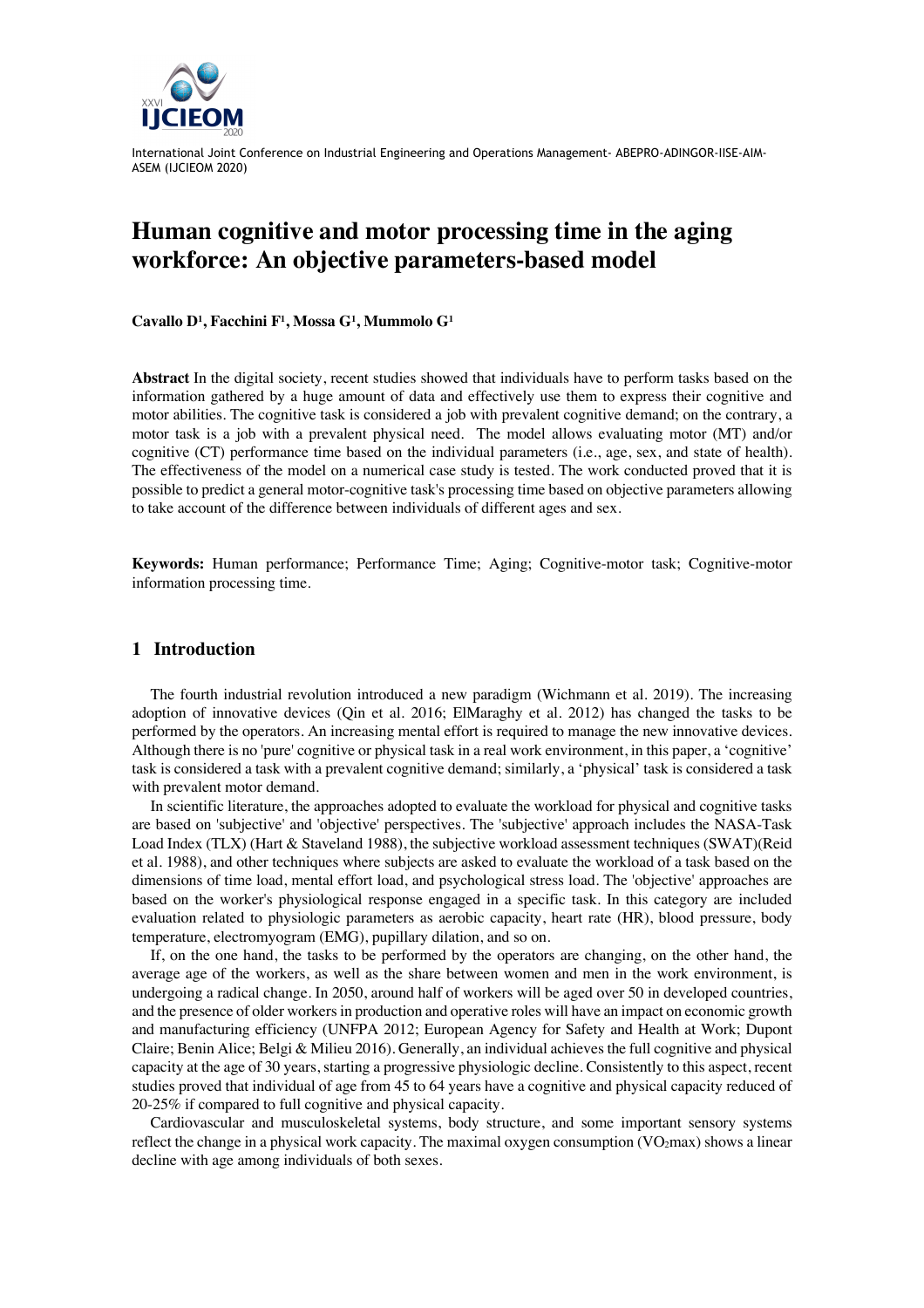

According to Fredericks et al., the maximum metabolic energy expenditure rate  $(VO_{2max})$ , or aerobic capacity, is a prominent objective workload measurement for both physical and cognitive tasks (Fredericks et al. 2005).

The work conducted is an extension of the model developed by Digiesi et al. (Digiesi et al. 2020); the aim is to provide a model that allows evaluating motor (MT) and/or cognitive (CT) performance time based on the individual parameters (i.e., age, sex, and state of health). Consistently with the purpose of the presented work, the model allowed to estimate MT and CT, starting from the information processing time needed by an individual to process the information under cognitive and  $(T_{p,c})$  and motor ( $T_{p,m}$ ) perspective, and considering the information content of the specific task, expressed in bits. In work conducted, the processing times are strongly related to age, sex, and state of the individual's health, while the information content of the task depends on the complexity in terms of cognitive and motor demand of the task to be performed. Two different numerical case studies have been conducted; for each of them, MT and CT's values have been identified. The analysis led to a redesign of the task to fit the specific worker's characteristics.

The paper is organized as follows: In Section 2, the phenomenon of aging and its influence on maximal aerobic capacity is presented. In Section 3, the data on  $VO_{2max}$ , available date in the scientific literature for different age and sex, are considered and applied to assess the cognitive and motor processing time of individuals. The model is tested in numerical cases (Section 4). Discussion on research findings can be found in Section 5. Finally, the summary and conclusions are in Section 6.

## **2 Aging phenomenon and its influence on maximal aerobic capacity**

Nowadays, worker well-being has a prominent interest since modern welfare states prolong working life by increasing the statutory retirement age (van de Berg et al. 2008). High percentages of workers over 60 years are employed in countries like Spain (22%), Japan (31%), Germany (26%), and Finland (25%), and others, due to the lack of young personnel (World Health Organisation 2013).

The aging phenomenon is a multifactorial process, and genetic and environmental factors determine its intensity. Aging can be defined as the accumulation of various deleterious changes appearing in cells and tissues with advancing age responsible for the increased risk of disease and death (Harman 2003). The Evolutionary Theory defines the aging phenomenon as reducing reaction, poor quality homeostasis, and more prevalent pathologic events resulting from different stressors (Rubin 2002). It defines environmental factors that negatively affect the mitochondrial structure of DNA (Sacher 1982). These diseases affect the frequency and intensity of physical tasks that an individual can perform (Garber et al. 2011). The most common occupational diseases are represented by musculoskeletal disorders (WMSDs) related to the work (almost 40% of the whole occupational diseases) since, in Europe, about 30% of jobs involve incorrect work postures, handling of heavy materials, or repetitive work (Ilmarinen 2012).

In 2005, a study conducted by Fredericks et al. highlighted that the responding of the human cardiovascular system is similar in case of cognitive and physical workload (Fredericks et al. 2005).

Physical stress implies a strength and energy demand on the human body. In contrast, psychological stress implies a mental workload demand on the human body. In both cases, the cardiovascular system responds in similar ways to meet the muscles' metabolic needs when it is subject to physical or mental stressed. Therefore, the effects and the consequences on the cardiovascular system of cognitive or physical workload are quite similar (Govindaraju 1997).

A good cardiovascular function is related to a good aerobic capacity; the product of the maximal cardiac output and the difference of oxygen concentration between venous and arterial blood is the maximal aerobic capacity. Aerobic capacity represents the vascular system's oxygen-carrying capacity to the muscles (Ihász et al. 2016). Maximal aerobic capacity is measured by maximal oxygen consumption ( $VO<sub>2max</sub>$ ), decreasing with advancing age (Buskirk & Hodgson 1987). The  $VO_{2max}$  decreasing contributes to reducing physiological functional capacity observed with the subject aging (Hagberg 1994).

Two complementary studies investigated the age-related declines in maximal aerobic capacity in subjects regularly exercising versus sedentary, both sexes (Fitzgerald et al. 1997; Wilson & Tanaka 2000).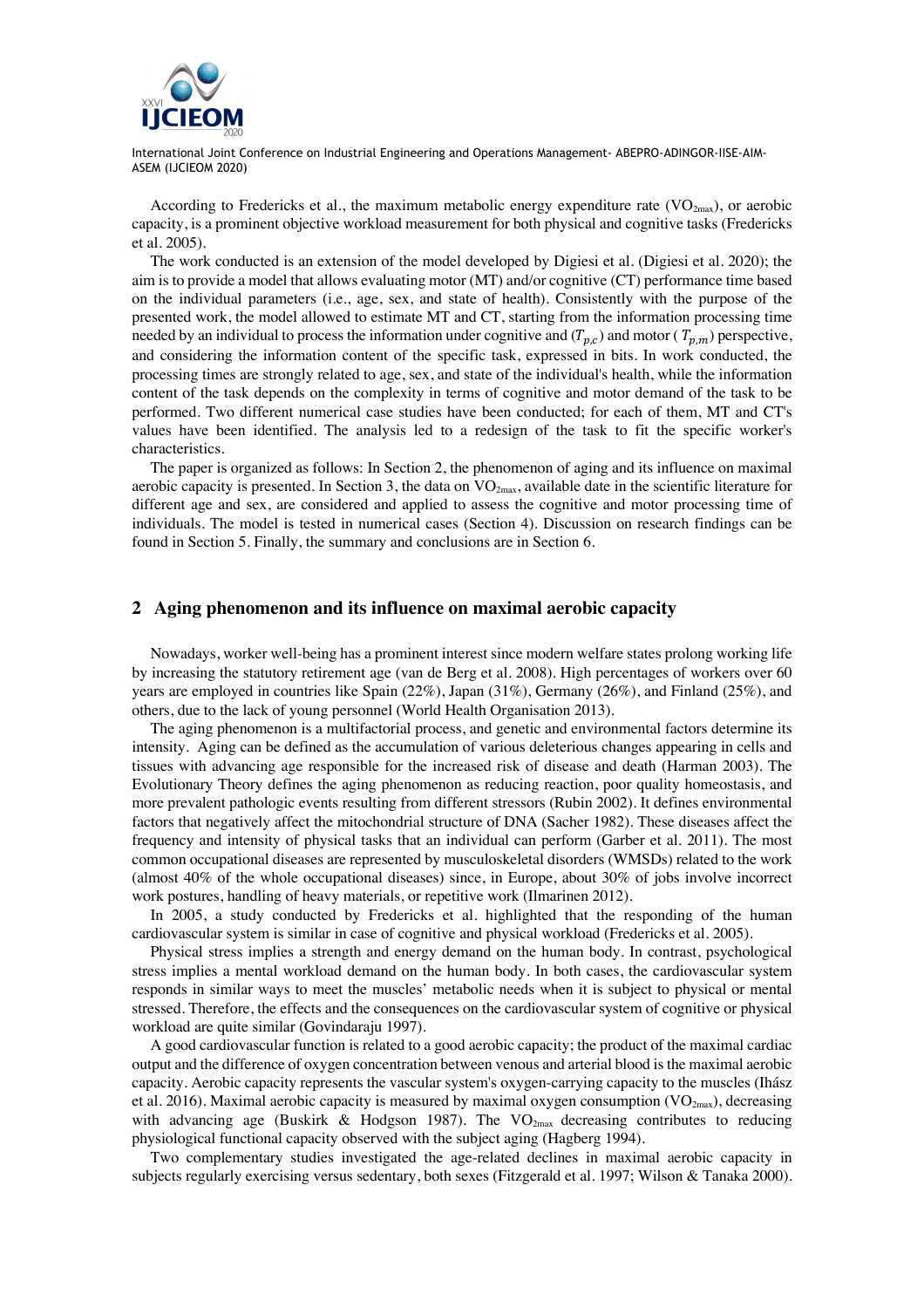

In both studies, a reduction of  $VO_{2\text{max}}$  related to the age of workers it is shown. The decreasing maximal aerobic capacity leads to a reduction in physiological functional capacity that influences the independence and quality of life of the individual (Asogwa et al. 1993). Moreover, the reduction in cognitive function with advancing age is affected by an age-related decline in  $VO_{2max}$  (Van Boxtel et al. 1997).

Although several studies have been focused on physical abilities and their impact on older workers' health and well-being, the current work-organization in most EU companies considers only marginally the sex and the age of the workers. In many cases, the physical workload between younger and older workers is very similar (Ilmarinen 2002). Moreover, the literature review conducted showed that if there are available studies on the workload evaluation for the motor task, on the other hand, the evaluation of the workload for the cognitive task is less investigated (Fisher et al. 2017).

# **3 An objective parameters-based model for age- and sex-dependent consumption of oxygen**

According to Fit law (Fitts 1954) the MT-value linearly depends on the information processing time under motor perspective and the information content  $(I_m)$  required to perform the motor task, according to equation 1. Similarly, Hick's law (Hick 1952) proved that CT depends on the information processing time under cognitive perspective and the information volume  $(I_c)$  required to process the cognitive task (equation 2).

$$
MT = T_{p,m}(VO_{2max}) \times I_m
$$
 (1)

$$
CT = SRT + T_{p,c}(VO_{2max}) \times I_c
$$
\n<sup>(2)</sup>

Where the Simple Response Time (SRT) reflects the time takes to interpret a stimulus, get information from memory, initiate a muscle response, etc. In other words, it is given from the sum of all-time delays not associated with decision-making; generally, it is estimated as the 30%-40% of the cognitive time (equation 3)

$$
SRT = (0.3 \div 0.4)CT
$$
\n<sup>(3)</sup>

 $T_{p,m}(VO_{2max})$  and  $T_{p,c}(VO_{2max})$  expressed in [ms/bit], represent the information processing time under motor and cognitive perspective, evaluated considering the maximum  $O_2$  consumption air, given from equations 4 and 5, respectively (Digiesi et al. 2020). Both  $T_p$ -parameters are strongly related to the values assumed to  $VO_{2max}$  evaluated for sex, age, and state of health of the considered worker.

$$
T_{p,c}(VO_{2max}) = \alpha_c(s) + \beta_c(s) \times \left[\frac{\kappa_1}{\kappa_2} - \frac{\binom{VO_{2max}+6.3}{0.14 \times 10^{-2}}}{\kappa_2}\right]
$$
(4)

$$
T_{p,m}(VO_{2max}) = \alpha_m(s) + \beta_m(s) \times \left[\frac{\kappa_1}{\kappa_2} - \frac{\left(\frac{VO_{2max} + 6.3}{O_{0.14 \times 10^{-2}}}\right)}{\kappa_2}\right]
$$
(5)

The Physical Fitness Specialist Certification Manual provides the  $VO<sub>2max</sub>$  range values, expressed in maximum  $O_2$  volume rate (ml/min) per unit mass (kg), for different age clusters (Vivian H. Heyward 2016). The same range, standardized for gender, age, and state of health by the Cooper Institute  $(\frac{http://www.cooperinstitute.org/}{http://www.cooperinstitute.org/}{)$ , is shown for men and women in tables 1 and 2, respectively.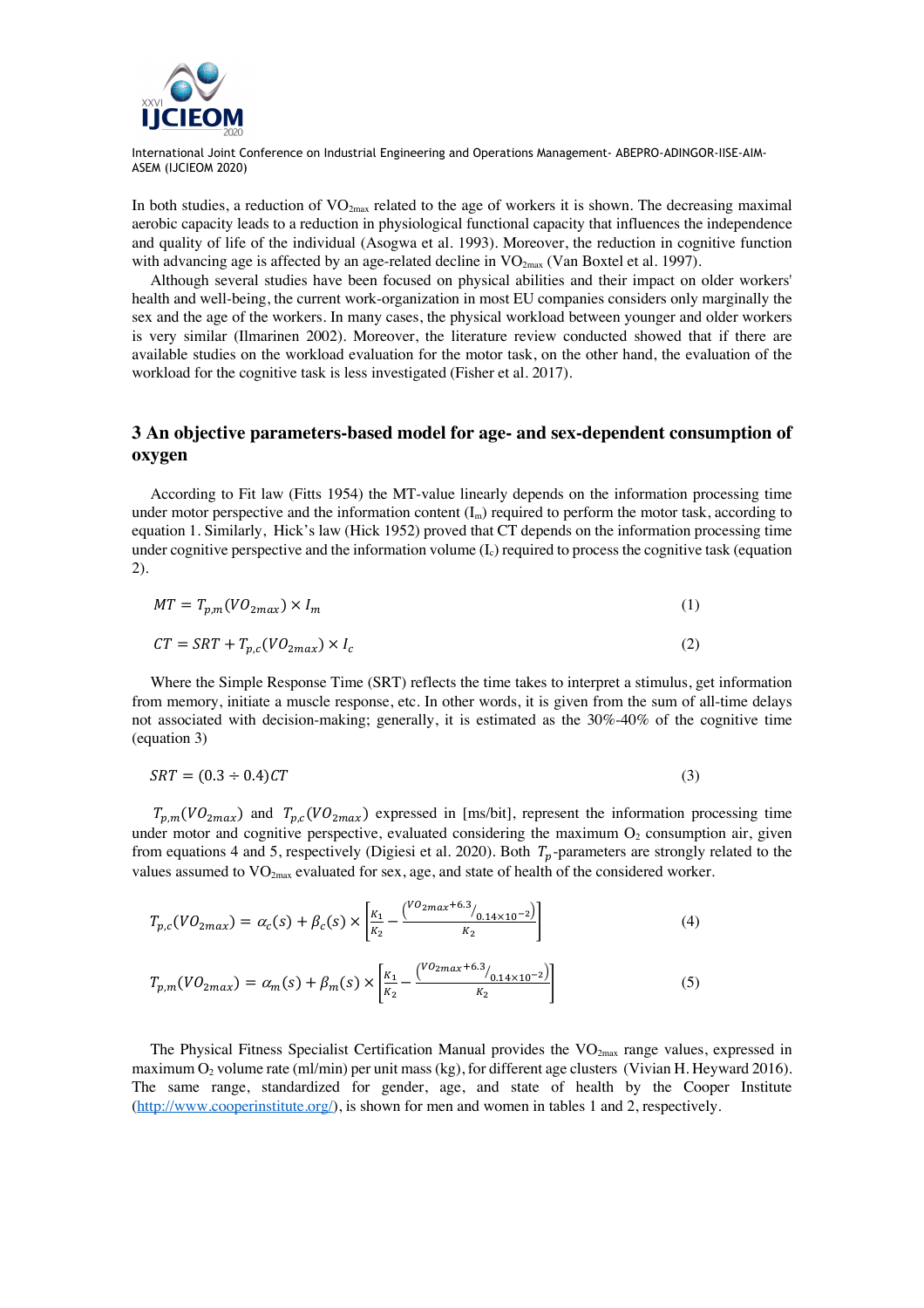

|         | State of health |      |      |           |          |  |  |  |  |
|---------|-----------------|------|------|-----------|----------|--|--|--|--|
| Age     | Very Poor       | Poor | Good | Excellent | Superior |  |  |  |  |
| $20-29$ | $<$ 41.7        | 41.7 | 45.4 | 51.1      | > 55.4   |  |  |  |  |
| $30-39$ | <40.5           | 40.5 | 44.0 | 48.3      | >54.0    |  |  |  |  |
| $40-49$ | <38.5           | 38.5 | 42.4 | 46.4      | >52.5    |  |  |  |  |
| $50-59$ | $<$ 35.6        | 35.6 | 39.2 | 43.4      | >48.9    |  |  |  |  |
| 60-69   | <32.3           | 32.3 | 35.5 | 39.5      | >45.7    |  |  |  |  |
| $70+$   | 29.4            | 29.4 | 32.3 | 36.7      | >42.1    |  |  |  |  |

Table 1. Male standardized VO<sub>2max</sub> values

Table 2. Female standardized VO<sub>2max</sub> values

|         | State of health |      |      |           |          |  |  |  |  |  |
|---------|-----------------|------|------|-----------|----------|--|--|--|--|--|
| Age     | Very Poor       | Poor | Good | Excellent | Superior |  |  |  |  |  |
| $20-29$ | $<$ 36.1        | 36.1 | 39.5 | 43.9      | >49.6    |  |  |  |  |  |
| $30-39$ | <34.4           | 34.4 | 37.8 | 42.4      | >47.4    |  |  |  |  |  |
| $40-49$ | <33.0           | 33.0 | 36.3 | 39.7      | >45.3    |  |  |  |  |  |
| $50-59$ | $30.1$          | 30.1 | 33.0 | 36.7      | >41.1    |  |  |  |  |  |
| 60-69   | 27.5            | 27.5 | 30.0 | 33.0      | >37.8    |  |  |  |  |  |
| $70+$   | 25.9            | 25.9 | 28.1 | 30.9      | >36.7    |  |  |  |  |  |

Therefore, for an individual in 'Good' state of health by varying the age, it proved a variability of the information processing time in a cognitive task, equal to 2.08% in a male subject, and variability of 29.3% is shown in female subjects. Similarly, for an individual in a 'Good' state of health by varying the age, it proved a variability of  $T_{p,m}(VO_{2max})$  equal to 11.47% in a male subject, and variability of 28.72% is shown in female subjects.

Starting to the analytical model already developed by Digiesi et al. (2020) to identify the estimated time required to process one bit of information as a function of age (*A*) and sex (*s*) in case of cognitive and physical tasks (equations 6 and 7, respectively), it is possible to define the K-values to be considered in equations 4 and 5.

| $T_{p,c} = \alpha_c(s) + \beta_c(s) \times A$ | (6) |
|-----------------------------------------------|-----|
| $T_{p,m} = \alpha_m(s) + \beta_m(s) \times A$ | (7) |

The values of  $\alpha_c(s)$ ,  $\beta_c(s)$ ,  $\alpha_m(s)$  and  $\beta_m(s)$  are constant parameters, dependently on the sex of the worker to be evaluated (table 3).

| Sex    | $\alpha_c(s)$ [ms/bit] | $\beta_c(s)$ [ms/bit] | $\alpha_m(s)$ [ms/bit] | $\beta_m(s)$ [ms/bit] |
|--------|------------------------|-----------------------|------------------------|-----------------------|
| male   | 160.75                 | 1.20                  | 155.33                 | 0.70                  |
| female | 165.94                 | 1.12                  | 144.55                 | 0.67                  |

**Table 3.** Values of  $\alpha_c$  and  $\beta_c$  for each sex, to model processing time in cognitive tasks

According to Fredericks et al. (Fredericks et al. 2005), the myocardial oxygen consumption (*VO2*) that represent the aerobic capacity of one individual can be identified for physical and cognitive tasks by the equation showed below (eq. 3):

$$
VO_2 = 0.14 \times (RPP \times 10^{-2}) - 6.3 \tag{8}
$$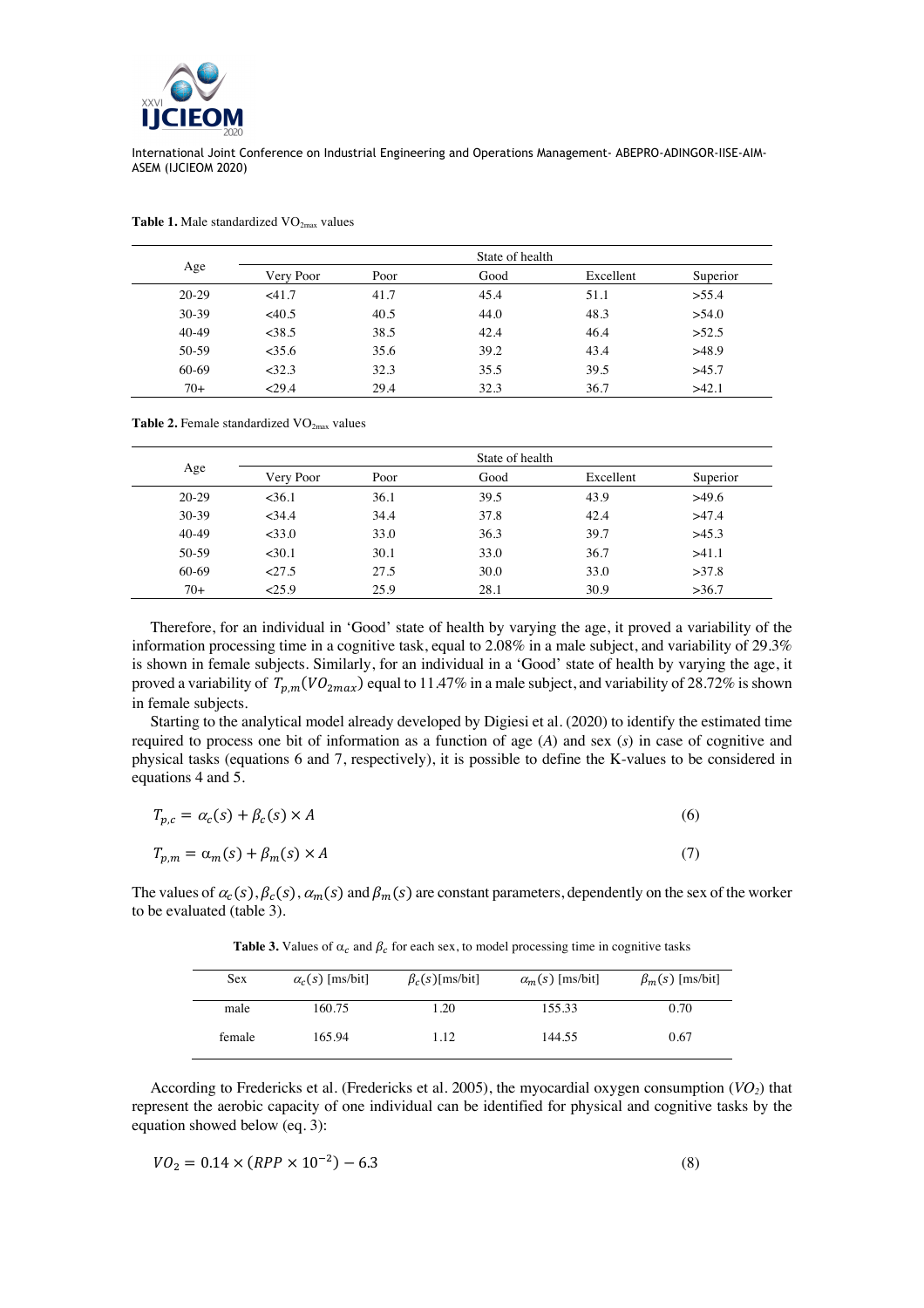

Where *RPP* is the rate-pressure product given by the Heart Rate (HR) (beats on the minute) and systolic blood pressure (SBP) (mmHg). Increasing the RPP-value increasesthe *VO2*, which means that the metabolic demand needed for the tasks' performance is increasing. The maximal value achieved by RPP corresponds to the individual maximum myocardial aerobic capacity ( $RPP_{\text{max}}$ ). It has been shown that  $RPP_{\text{max}}$  decreases with age accordingly to the relation showed in equation 9 (Bruce et al. 1974).

$$
RPP_{max} = 36400 - 58 \times A \tag{9}
$$

Therefore,  $VO_{2max}$  has strictly related to  $RPP_{max}$  and the age of the worker. Consistently to relations highlighted, the value of  $VO_{2max}$  can be estimated fitting the equations 8 and 9, as showed below (eq. 10).

$$
VO_{2max} = 0.14 \times ((36400 - 58 \times A) \times 10^{-2}) - 6.3
$$
 (10)

From which the A-parameter can be expressed as follow (eq. 11):

$$
A = \frac{k_1}{k_2} - \frac{V_2 m a x + 6.3}{k_2} / \frac{0.14 \times 10^{-2}}{k_2}
$$
 (11)

Therefore, the K-values to be considered in  $T_{p,m}(VO_{2max})$  and  $T_{p,c}(VO_{2max})$  are equal to 36400 (K<sub>1</sub>) and 58  $(K_2)$ .

Summarizing, given the age, sex, and state of the health of the worker to be evaluated, it is possible to identify  $T_{p,m}(VO_{2max})$  and  $T_{p,c}(VO_{2max})$  considering the constant parameters (i.e.,  $\alpha_c(s)$ ,  $\beta_c(s)$ ,  $\alpha_m(s)$ ,  $\beta_m(s)$ ) provided in table 3, the K-values and the VO<sub>2max</sub> values identified by range standardized (tables 1) and 2) based on the individual parameters of the worker. Concerning the information content of motor  $(I_m)$ or cognitive task  $(I_c)$  task, expressed in bits, different techniques are available in the literature to quantify both information (Digiesi et al. 2020; Shannon 1948). Therefore, the joint evaluation of these parameters allows to identify the values of MT and CT from equations 1 and 2, respectively.

#### **4 Numerical simulation**

A numerical simulation is conducted to evaluate the performance of an operator in a motor and cognitive task. The simulation is divided into two parts; the first part is focused on a motor task; the second is referred to as a cognitive task.

The motor task consists of a straightforward task; an operator has to move a whole arm to reach for something at a distance of 75 cm. The rest of the body is steady; his eyes are focused on the tiny object to be picked. The task is quite easy but required high accuracy. An  $I_m$ -value of 0.005 [bit] is estimated for the specific task, different male and female subjects in aged between 20 and 60+ in 'Good' physical state are considered. The MT evaluated for each subject have been compared with the expected time (ET) provided by Methods-Time Measurement, where the time estimated for this task is equal to 0.95 [s]. The results of analysis are showed below (table 5), in the case of ET is higher than MT, a positive value of  $\delta$ -parameter is showed. On the contrary, for negative values of  $\delta$ -parameter, the expected time is not enough to perform the task.

| Age     | --- -- ---- ----------- | MT[s]  |         | $\delta = ET - MT$ |  |  |
|---------|-------------------------|--------|---------|--------------------|--|--|
|         | Male                    | Female | Male    | Female             |  |  |
| $20-29$ | 0.76                    | 0.94   | 0.19    | 0.01               |  |  |
| 30-39   | 0.82                    | 1.00   | 0.13    | $-0.05$            |  |  |
| 40-49   | 0.95                    | 1.13   |         | $-0.18$            |  |  |
| 50-59   | 1.10                    | 1.25   | $-0.15$ | $-0.30$            |  |  |
| $60+$   | 1.23                    | 1.32   | $-0.28$ | $-0.37$            |  |  |

**Table 4** Comparison between movement time (MT) estimated by the model and expected time (ET) provided by literature (MTM), by varying the age and sex of the operator.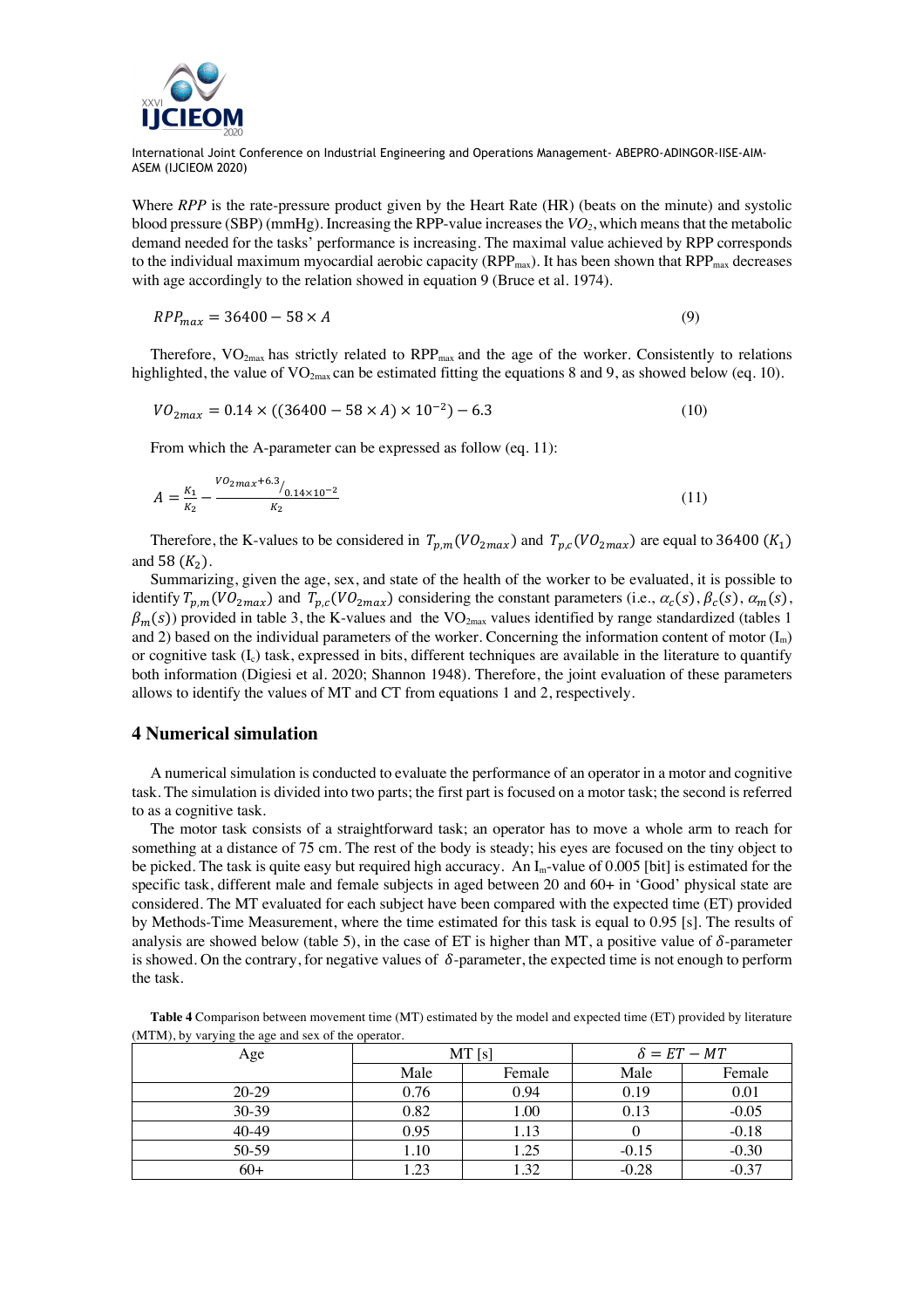

Concerning the cognitive task, a Digit Symbol Substitution Test (DSST) is considered. The DSST was initiated over a century ago as an experimental tool to understand human associative learning requires a subject to match symbols to numbers according to a key located on the top of the page (figure 1). The subject copies the symbol into spaces below a row of numbers (1 to 9). The number of correct symbols within the allowed time constitutes the score (Jaeger 2018).

|                |   |                          |   |   |   |   |   |                          |                   |              |          |   |    | <b>Digits Symbol Substitution Test</b> |          |   |              |              |   |                        |                          |               |                |                         |
|----------------|---|--------------------------|---|---|---|---|---|--------------------------|-------------------|--------------|----------|---|----|----------------------------------------|----------|---|--------------|--------------|---|------------------------|--------------------------|---------------|----------------|-------------------------|
|                |   |                          |   |   |   |   |   |                          |                   |              | 3        |   | 5  | 6                                      | 7        | 8 | 9            |              |   |                        |                          |               |                |                         |
|                |   |                          |   |   |   |   |   |                          | $\leftrightarrow$ | $\mathbf{r}$ | $\equiv$ |   | ¥. |                                        | Φ        | Е | э            |              |   |                        |                          |               |                |                         |
|                |   |                          |   |   |   |   |   |                          |                   |              |          |   |    |                                        |          |   |              |              |   |                        |                          |               |                |                         |
|                |   |                          |   |   |   |   |   |                          |                   |              |          |   |    |                                        |          |   |              |              |   |                        |                          |               |                |                         |
| $\overline{2}$ | ۹ | $\overline{\phantom{a}}$ | 9 | Δ | 9 | Δ | 9 |                          | 8                 | 9            | 3        |   |    | י                                      | 3        | 6 | 4            | 8            | 3 |                        | 7                        | 8             | $\overline{2}$ | 5                       |
|                |   |                          |   |   |   |   |   |                          |                   |              |          |   |    |                                        |          |   |              |              |   |                        |                          |               |                |                         |
|                |   |                          |   |   |   |   |   |                          |                   |              |          |   |    |                                        |          |   |              |              |   |                        |                          |               |                |                         |
|                |   |                          |   |   | 8 |   |   | 5                        | n                 | 6            | q        | q | 5  | 6                                      |          | 6 | <sup>2</sup> | 9            | Λ | 8                      | ٠                        | $\rightarrow$ | 8              | 6                       |
|                |   |                          |   |   |   |   |   |                          |                   |              |          |   |    |                                        |          |   |              |              |   |                        |                          |               |                |                         |
| 8              | 6 |                          | R | 2 | 9 |   |   | 4                        | R                 | 6            | n        |   |    | 6                                      | <b>D</b> |   | 8            |              |   | ٩                      |                          | 6             | $\overline{2}$ | 9                       |
|                |   |                          |   |   |   |   |   |                          |                   |              |          |   |    |                                        |          |   |              |              |   |                        |                          |               |                |                         |
|                |   |                          |   |   |   |   |   |                          |                   |              |          |   |    |                                        |          |   |              |              |   |                        |                          |               |                |                         |
| $\overline{2}$ | с |                          | 6 |   | 6 | ٩ |   | $\mathbf{\hat{z}}$       | ٠                 | C            | 6        |   | q  |                                        | R        | ς |              |              | 5 | $\boldsymbol{\Lambda}$ | 5                        | 3             | 9              | $\overline{2}$          |
|                |   |                          |   |   |   |   |   |                          |                   |              |          |   |    |                                        |          |   |              |              |   |                        |                          |               |                |                         |
|                |   |                          |   |   |   |   |   |                          |                   |              |          |   |    |                                        |          |   |              |              |   |                        |                          |               |                |                         |
| 3              | 9 | э                        |   |   |   | 3 | 5 | $\overline{\phantom{a}}$ | 6                 | и            | 6        | 5 | 9  |                                        | 3        |   | 3            | $\mathbf{Q}$ | 8 | 9                      | $\overline{\phantom{a}}$ | 3             | 4              | $\overline{\mathbf{3}}$ |

**Figure 1.** The DSST symbol coding sheet. Figure reprinted from Patel and Kurdi (2015) (Patel & Kurdi 2015)

In the cognitive case study from DSST, the ET is equal to 90 [s] (Rosano et al. 2016), and an  $I_c$ -value of 0.31 [bit] is estimated for the specific task. Similar to previous numerical simulation, the results of the analysis are shown below (table 6).

**Table 5** Comparison between cognitive time (CT) estimated by the model and expected time (ET) provided by literature (Rosano et al. 2016), by varying the age and sex of the operator.

| , , ,     |       |        |         |         |  |  |
|-----------|-------|--------|---------|---------|--|--|
| Age       |       | CT[s]  |         |         |  |  |
|           | Male  | Female | Male    | Female  |  |  |
| $20 - 29$ | 53.4  | 81.6   | 36.6    | 8.4     |  |  |
| 30-39     | 60.8  | 88.1   | 29.2    | 1.9     |  |  |
| 40-49     | 75.6  | 102.4  | 14.4    | $-12.4$ |  |  |
| 50-59     | 92.8  | 115.3  | $-2.8$  | $-25.3$ |  |  |
| $60+$     | 107.6 | 123.6  | $-17.6$ | $-33.6$ |  |  |

The MT and CT values estimated by the model versus age for male and female individuals are shown in figure 2.



**Fig. 2** MT (a) and CT (b) vs age, for male and female individual, compared with expected time (ET) provided by literature.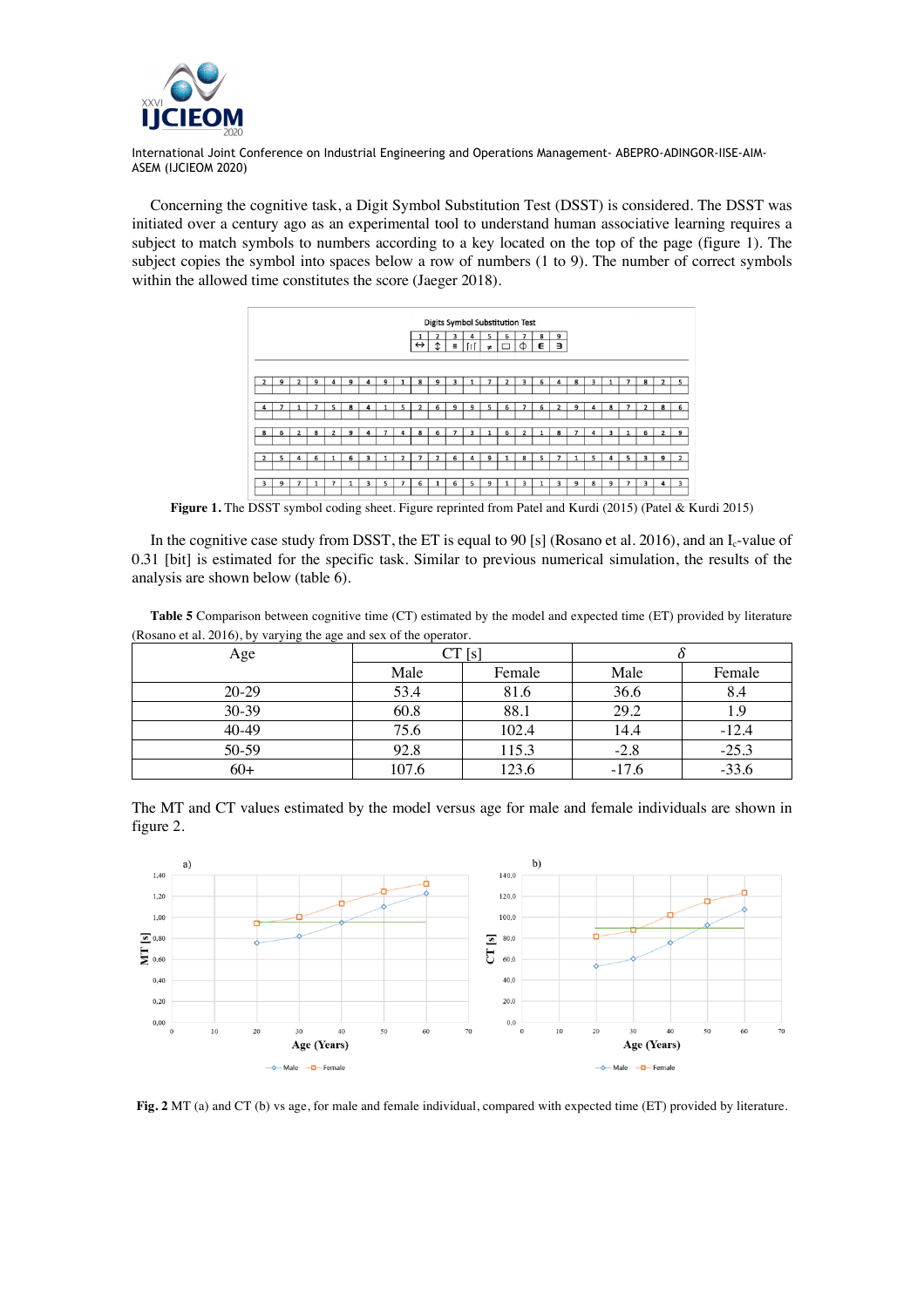

## **5 Results Discussion**

Starting from the work conducted by Digiesi et al. (Digiesi et al. 2020), a model that allows evaluating motor (MT) and/or cognitive (CT) performance time based on the individual parameters (i.e., age, sex, and state of health) is developed. Consistently with the purpose of the presented work, the model allowed to estimate MT and CT, starting from the information processing time needed by an individual to process the information under cognitive and  $(T_{p,c})$  and motor  $(T_{p,m})$  perspective, and considering the information content of the specific task, expressed in bits. In work conducted, the processing times are strongly related to age, sex, and state of the individual's health, while the information content of the task depends on the complexity in terms of cognitive and motor demand of the task to be performed.

The results proved the developed model's effectiveness, and the data pursued are consistent with literature data. In the numerical simulation, an optimization problem has been defined to identify the operator suitability in performing cognitive and motor tasks. Tables 5 and 6 show the MT and CT values estimated by the model and the corresponding results of the optimization problem (δ) in motor and cognitive tasks, respectively. It can be observed in both cases that not all individuals are eligible to perform a motor or cognitive task. In particular, the average processing time of the male subjects is lower than female ones; this depends on the higher aerobic capacity of the male subject compared to the female subject. Although MT and CT increasing with age advancing in both sexes, the MT and CT percentage change versus age of the motor and cognitive task in female subjects is lower than male ones, as shown in table 7.

**Table 6** Percentage change of MT and CT vs age

| <b>Age Class</b> |       | <b>Motor Task</b> | <b>Cognitive Task</b> |          |  |  |  |  |
|------------------|-------|-------------------|-----------------------|----------|--|--|--|--|
|                  | Male  | Female            | Male                  | Female   |  |  |  |  |
| $20-29$          | 0     |                   | $\theta$              | $\theta$ |  |  |  |  |
| $30 - 39$        | 8.57  | 6.15              | 13.87                 | 7.94     |  |  |  |  |
| $40-49$          | 15.78 | 12.75             | 24.36                 | 16.18    |  |  |  |  |
| $50-59$          | 15.76 | 10.28             | 22.64                 | 12.66    |  |  |  |  |
| $60+$            | 11.77 | 5.90              | 15.97                 | 7.12     |  |  |  |  |

This confirms that the presence of older workers in production and operative roles have an impact on economic growth and manufacturing efficiency.

The result showed are achieved considering individuals in a 'Good' state (tables 1 and 2). In real working life, not all the operators might be in good physical condition. For instance, some may follow a proper diet and do exercise; others may not. By identifying the real physical condition of the subject by applying the developed model, it will be possible to obtain the MT and the RT reflecting the physical condition as well as the individual's age and sex.

# **6 Conclusion e further research**

The developed model provides a proven way to determine the MT and the CT of individuals differently aged and sexed engaged in motor and cognitive tasks, respectively. The current model based on VO2max value provides an objective evaluation of information processing time. The variability between  $T_p$  values obtained by the proposed model and by the developed model by Digiesi et al. is of the order of 15%, concerning both motor and cognitive tasks.

The model applied to the case study underlines the differences that are in subjects differently aged and sexed. Older individuals show higher motor-cognitive processing time for both sexes; this implies that the time needed to complete a given task is higher than the younger individuals.

Further research should investigate the model applicability in endurance-trained versus sedentary individuals; different values of information processing time should be obtained in individuals of having same-sex and age.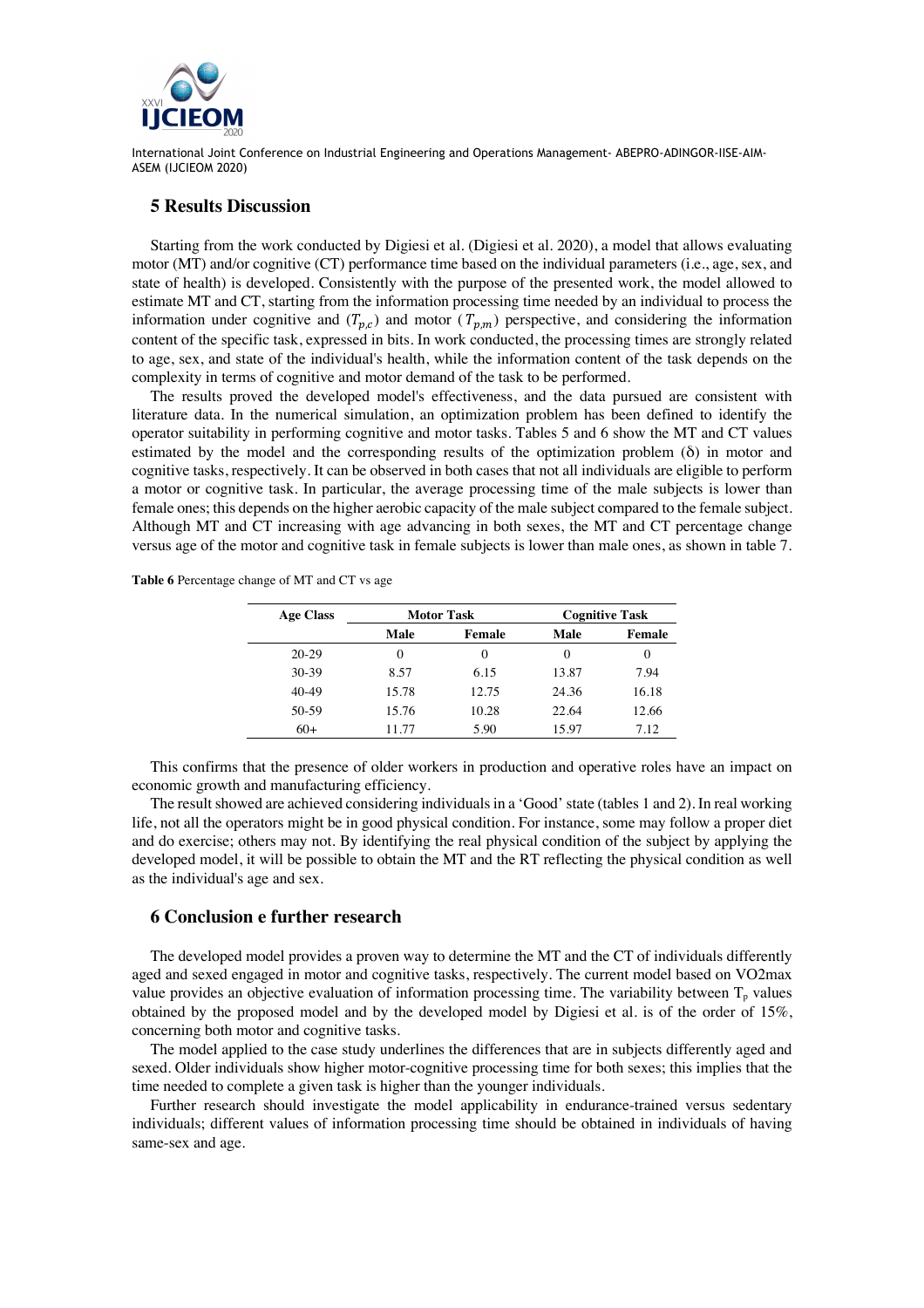

## **References**

- Asogwa, S.E. et al., 1993. Aging and working capacity. *World Health Organization - Technical Report Series*, (835).
- van de Berg, T.I.J. et al., 2008. The influence of psychosocial factors at work and life style on health and work ability among professional workers. *International Archives of Occupational and Environmental Health*, 81(8), pp.1029–1036.
- Van Boxtel, M.P.J. et al., 1997. Aerobic capacity and cognitive performance in a cross-sectional aging study. *Medicine and Science in Sports and Exercise*, 29(10), pp.1357–1365.
- Bruce, R.A. et al., 1974. Separation of effects of cardiovascular disease and age on ventricular function with maximal exercise. *The American Journal of Cardiology*, 34(7), pp.757–763.
- Buskirk, E.R. & Hodgson, J.L., 1987. Age and aerobic power: The rate of change in men and women. *Federation Proceedings*, 46(5), pp.1824–1829.
- Digiesi, S. et al., 2020. Human cognitive and motor abilities in the aging workforce: An information-based model. *Applied Sciences (Switzerland)*, 10(17).
- ElMaraghy, H. et al., 2012. Change in Manufacturing Research and Industrial Challenges. In *Enabling Manufacturing Competitiveness and Economic Sustainability*. pp. 2–9.
- European Agency for Safety and Health at Work; Dupont Claire; Benin Alice; Belgi & Milieu, U., 2016. Safer and healthier work at any age: Review of resources for workplaces. *Animal Genetics*, 39(5), pp.1–55.
- Fisher, G.G. et al., 2017. Cognitive functioning, aging, and work: A review and recommendations for research and practice. *Journal of Occupational Health Psychology*.
- Fitts, P.M., 1954. The information capacity of the human motor system in controlling the amplitude of movement. *Journal of Experimental Psychology*.
- Fitzgerald, M.D. et al., 1997. Age-related declines in maximal aerobic capacity in regularly exercising vs. sedentary women: A meta-analysis. *Journal of Applied Physiology*, 83(1), pp.160–165.
- Fredericks, T.K. et al., 2005. An investigation of myocardial aerobic capacity as a measure of both physical and cognitive workloads. *International Journal of Industrial Ergonomics*, 35(12), pp.1097–1107.
- Garber, C.E. et al., 2011. Quantity and quality of exercise for developing and maintaining cardiorespiratory, musculoskeletal, and neuromotor fitness in apparently healthy adults: Guidance for prescribing exercise. *Medicine and Science in Sports and Exercise*, 43(7), pp.1334–1359.
- Govindaraju, M., 1997. Myocardial oxygen increases due to physical training in individuals with coronary heart disease (CHD): Rate pressure product (RPP) measurements. *Journal of Occupational Rehabilitation*, 7(3), pp.173–183.
- Hagberg, J.M., 1994. Physical activity, fitness, health, and aging. *Physical activity, fitness, and health: International proceedings and consensus statement.*, pp.993–1005. Available at: http://ovidsp.ovid.com/ovidweb.cgi?T=JS&PAGE=reference&D=psyc3&NEWS=N&AN=1994- 97580-068.
- Harman, D., 2003. The Free Radical Theory of Aging. *Antioxidants and Redox Signaling*, 5(5), pp.557– 561.
- Hart, S.G. & Staveland, L.E., 1988. Development of NASA-TLX (Task Load Index): Results of Empirical and Theoretical Research. *Advances in Psychology*, 52(C), pp.139–183.
- Hick, W.E., 1952. On the Rate of Gain of Information. *Quarterly Journal of Experimental Psychology*, 4(1), pp.11–26.
- Ihász, F. et al., 2016. Age-dependent aerobic capacity among young and middle-aged males. *Gazzetta Medica Italiana Archivio per le Scienze Mediche*, 175(3), pp.68–75.
- Ilmarinen, J., 2002. Physical requirements associated with the work of aging workers in the European Union. *Experimental Aging Research*, 28(1), pp.7–23.
- Ilmarinen, J., 2012. Promoting active ageing in the workplace. *… /Articles/Promotingactive-Ageing-in-the-Workplace*, pp.1–7. Available at: http://www.ipbscordoba.es/uploads/Documentos/promotingactive-ageing-in-the-workplace.pdf.
- Jaeger, J., 2018. Digit symbol substitution test: The case for sensitivity over specificity in neuropsychological testing. *Journal of Clinical Psychopharmacology*, 38(5), pp.513–519.